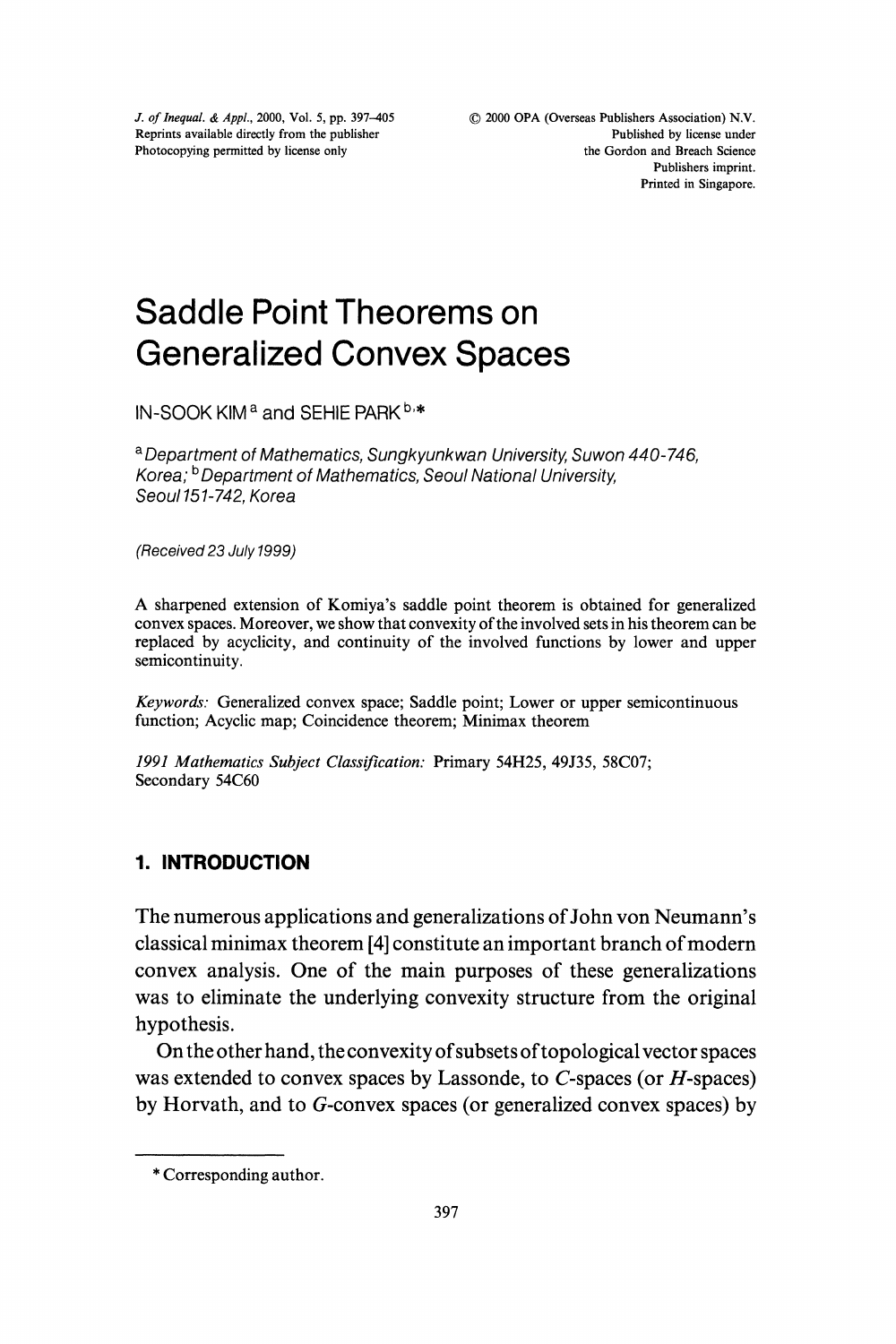the second author; for the literature, see [6-9]. It is known that the KKM theory, fixed point theory, and other equilibrium results are now welldeveloped in these abstract convexities.

In the present paper, from a coincidence theorem due to Park and H. Kim [7, Theorem 1], we deduce saddle point theorems on G-convex spaces. The coincidence theorem is a far-reaching generalized form of the Fan-Browder fixed point theorem [1, Theorem 1] and Browder's coincidence theorem [1, Theorem 7]. This was used by Komiya [3] to obtain <sup>a</sup> saddle point theorem. We show that Komiya's theorem can be sharpened in several aspects; namely, under less restrictive hypothesis we can obtain the same conclusion for a generalized convex space.

#### 2. PRELIMINARIES

A generalized convex space or a G-convex space  $(X, D; \Gamma)$  consists of a topological space X, a nonempty set D, and a multimap  $\Gamma$ :  $\langle D \rangle$  - $\sim$  X such that for each  $A \in \langle D \rangle$  with the cardinality  $|A| = n + 1$ , there exists a continuous function  $\Phi_A: \Delta_n \to X$  such that  $\Phi_A(\Delta_J) \subset \Gamma(J)$  for every  $J \in \langle A \rangle$ . Note that  $\Phi_A |_{\Lambda}$  can be regarded as  $\Phi_J$ .

Here,  $\langle D \rangle$  denotes the set of all nonempty finite subsets of D,  $\Delta_n$  the standard *n*-simplex, and  $\Delta_I$  the face of  $\Delta_n$  corresponding to  $J \in \langle A \rangle$ . We write  $\Gamma_A = \Gamma(A)$  for each  $A \in \langle D \rangle$  and  $(X; \Gamma) = (X, X; \Gamma)$ . A subset K of X is said to be  $\Gamma$ -convex if for each  $A \in \langle D \rangle$ ,  $A \subset K$  implies  $\Gamma_A \subset K$ . For details on G-convex spaces, see [5-9], where basic theory was extensively developed.

Major examples of other G-convex spaces than convex spaces or H-spaces are metric spaces with Michael's convex structure, Pasicki's S-contractible spaces, Horvath's pseudoconvex spaces, Komiya's convex spaces, Bielawski's simplicial convexities, Joo's pseudoconvex spaces, topological semilattices with path connected intervals, and so on. For the literature, see [6-8].

Recently, the second author [5] gave new examples of G-convex spaces and, simultaneously, showed that some abstract convexities of other authors are simple particular examples of our G-convexity. Such examples are L-spaces of Ben-El-Mechaiekh et al., continuous images of G-convex spaces, Verma's generalized H-spaces, Kulpa's simplicial structures,  $P_{1,1}$ -spaces of Forgo and Joó, generalized H-spaces of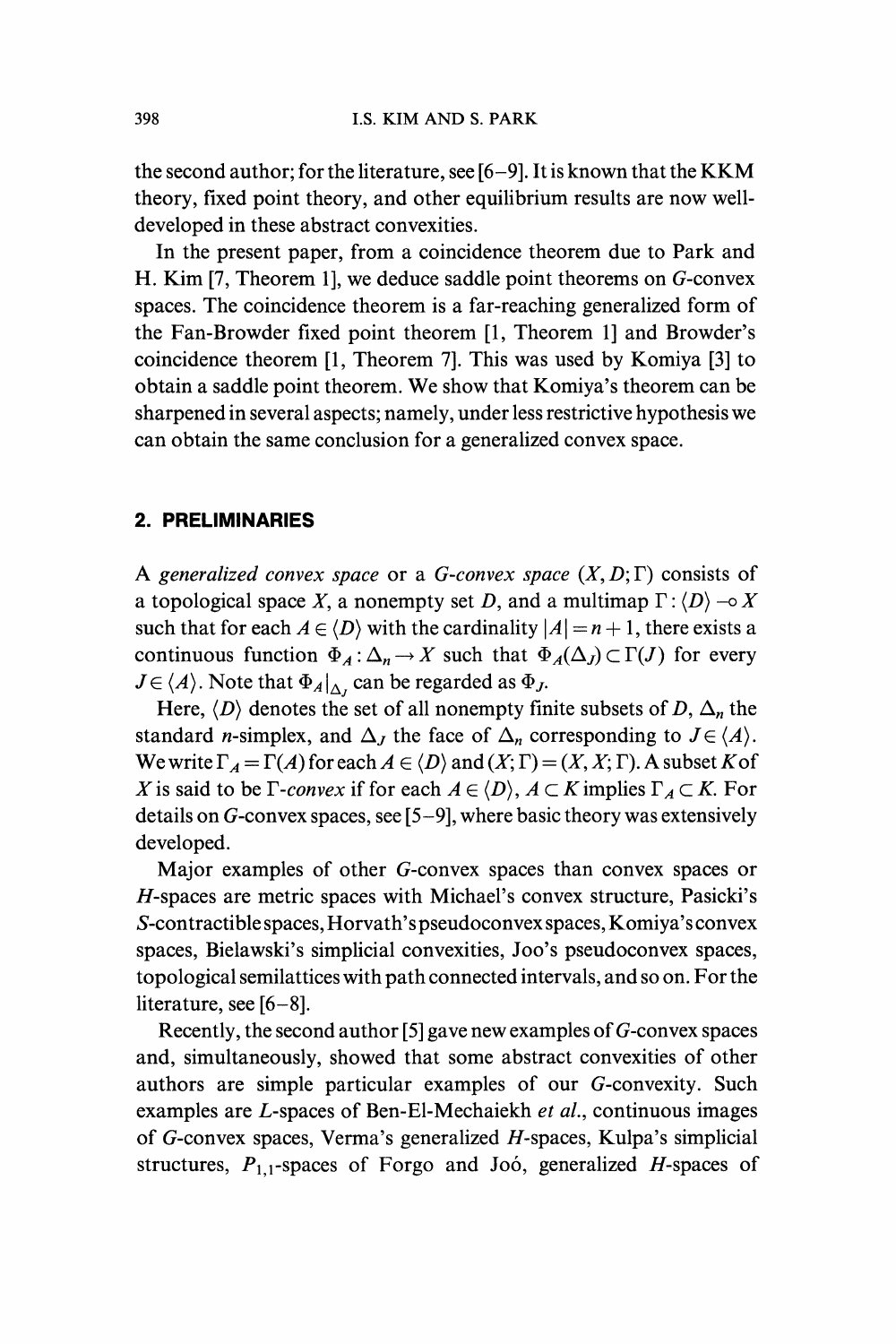Stachó, and Llinares's mc-spaces. Further examples of  $L$ -spaces are spaces with  $B'$ -simplicial convexity, hyperconvex metric spaces due to Aronszajn and Panitchpakdi, and Takahashi's convexity in metric spaces. For the literature, see [5].

A nonempty topological space is *acyclic* if all of its reduced Cech homology groups over rationals vanish. For topological spaces  $X$  and  $Y$ a multimap  $T: X \rightarrow Y$  is called an *acyclic map* if it is upper semicontinuous with compact acyclic values.

The following coincidence theorem is a particular form of Park and H. Kim [7, Theorem 1]:

THEOREM 1 Let X be a Hausdorff compact topological space,  $(Y, D; \Gamma)$ a G-convex space, and  $F: X \to Y$ ,  $G: X \to D$  multimaps and  $T: Y \to X$  an acyclic map such that

(1) for each  $x \in X$ ,  $A \in \langle Gx \rangle$  implies  $\Gamma_A \subset Fx$ ;

(2)  $X = \frac{1}{1}$   $\{Int_X G^-y: y \in D\}$ , where  $Int_X A$  denotes the interior of A in X.

Then there exist points  $x_0 \in X$  and  $y_0 \in Y$  such that  $y_0 \in Fx_0$  and  $x_0 \in Ty_0$ .

Note that if  $Y = D$  is a convex space,  $\Gamma = \infty$ , the convex hull, and T has convex values, then Theorem 1 reduces to Browder  $[1,$  Theorem 7]; and further if  $X = Y$  and  $T = id_X$ , the identity map of X, then Theorem 1 reduces to a generalized form of the Fan-Browder fixed point theorem  $[1,$  Theorem 1].

### 3. THE SADDLE POINT THEOREM

We begin with the following lemma:

LEMMA Let X and Y be topological spaces,  $f: X \times Y \rightarrow \mathbb{R}$  a real function on the product space  $X \times Y$ , and

$$
h(x) := \inf_{y \in Y} f(x, y)
$$
 and  $Fx := \{y \in Y : f(x, y) = h(x)\}$  for  $x \in X$ .

- (1) If  $f(\cdot, y)$  is upper semicontinuous on X for each  $y \in Y$  and  $\inf_{y \in Y} f(x, y)$ exists for each  $x \in X$ , then  $h: X \to \mathbb{R}$  is upper semicontinuous.
- (2) If  $f(\cdot, y)$  is upper semicontinuous on X for each  $y \in Y$  and f is lower semicontinuous on  $X \times Y$  and if Y is a Hausdorff compact space, then  $F: X \rightarrow Y$  is upper semicontinuous.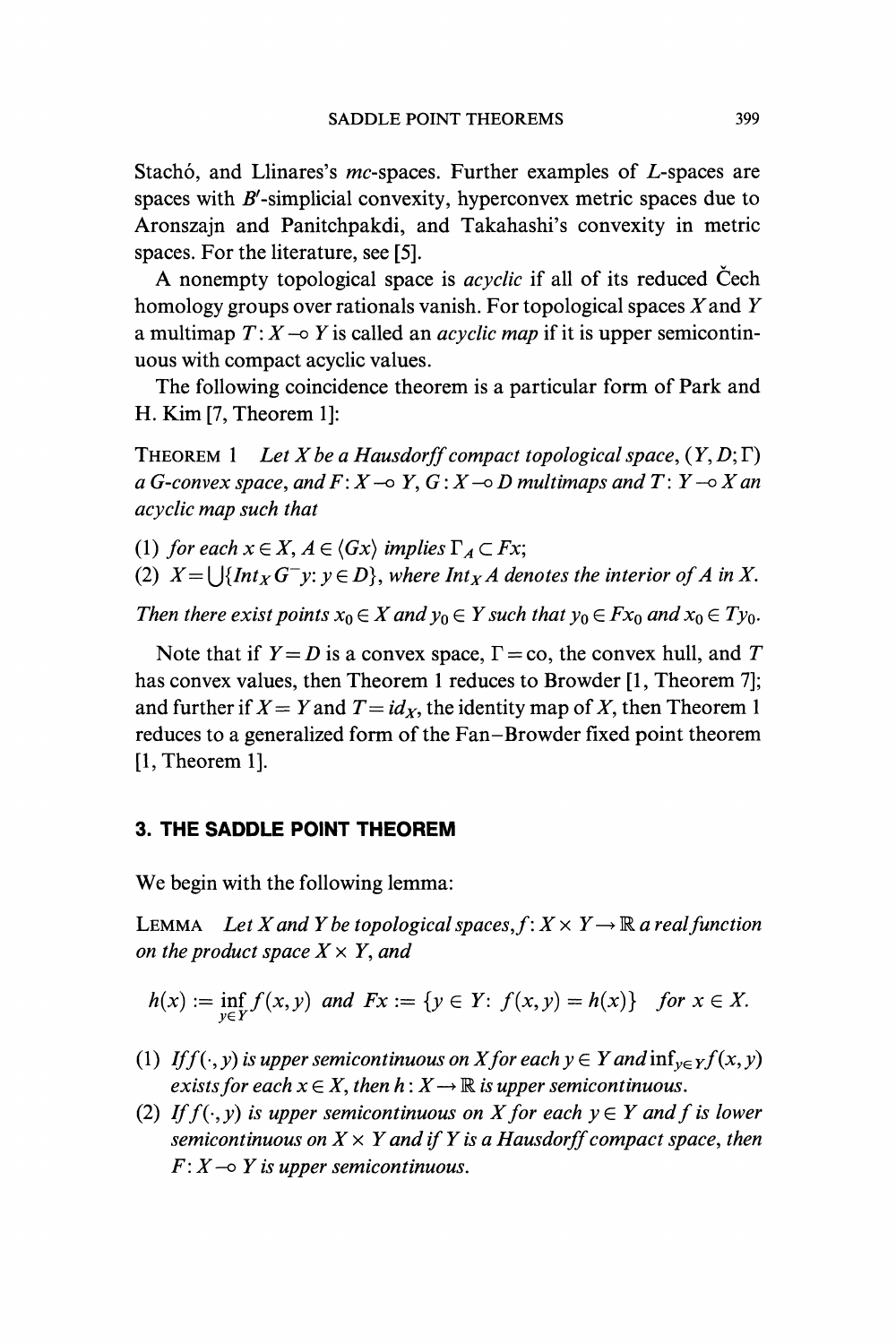(3) If  $f(x, \cdot)$  is lower semicontinuous on Y for each  $x \in X$  and  $g(y) := \sup_{x \in X} f(x, y)$  exists for each  $y \in Y$ , then  $g: Y \to \mathbb{R}$  is lower semicontinuous.

*Proof* (1) Let  $x_0 \in X$  and  $r \in \mathbb{R}$  such that  $h(x_0) < r$ . Then there is a point  $y_0 \in Y$  such that  $f(x_0, y_0) < r$ . Since  $f(\cdot, y_0)$  is upper semicontinuous on X, there exists a neighborhood U of  $x_0$  in X such that  $f(x, y_0) < r$  for all  $x \in U$  and hence  $h(x) \le f(x, y_0) < r$  for all  $x \in U$ . Thus h is upper semicontinuous.

(2) Since  $f(x, \cdot)$  is lower semicontinuous on the compact set Y,  $inf_{y \in Y}f(x, y)$  exists for each  $x \in X$ . We first claim that F has a closed graph. Let  $(x_0, y_0)$  be a net in the graph  $Gr(F)$  of F such that  $(x_{\alpha},y_{\alpha}) \rightarrow (x_0,y_0)$ . Since f is lower semicontinuous on  $X \times Y$ ,  $(x_{\alpha}, y_{\alpha}) \in \text{Gr}(F)$ , and h is upper semicontinuous, we have

$$
f(x_0, y_0) \le \liminf_{\alpha} f(x_\alpha, y_\alpha) \le \limsup_{\alpha} h(x_\alpha)
$$
  

$$
\le h(x_0) \le f(x_0, y_0)
$$

and hence  $f(x_0, y_0) = h(x_0)$ ; that is  $(x_0, y_0) \in \text{Gr}(F)$ . Thus F has closed graph. Since Y is compact, it is well known that  $F$  is upper semicontinuous.

(3) Let  $y_0 \in Y$  and  $r \in \mathbb{R}$  such that  $g(y_0) > r$ . Then there is a point  $x_0 \in X$ such that  $f(x_0, y_0) > r$ . Since  $f(x_0, \cdot)$  is lower semicontinuous on Y, there exists a neighborhood V of  $y_0$  in Y such that  $f(x_0, y) > r$  for all  $y \in V$ and hence  $g(y) \ge f(x_0, y) > r$  for all  $y \in V$ . Hence  $g: Y \to \mathbb{R}$  is lower semicontinuous. This completes the proof.

Motivated by [3], we obtain the following:

THEOREM 2 Let  $(X; \Gamma)$  be a G-convex space and Y a Hausdorff compact space. Let  $f: X \times Y \to \mathbb{R}$  be a lower semicontinuous real function such that

- (1) for each  $y \in Y$ ,  $\sup_{x \in X} f(x, y)$  exists;
- (2) for each  $y \in Y$ ,  $f(\cdot, y)$  is upper semicontinuous on X;
- (3) for each  $y \in Y$  and  $t \in \mathbb{R}$ , the set  $\{x \in X : f(x, y) > t\}$  is  $\Gamma$ -convex;
- (4) for each  $x \in X$ ,  $f(x, \cdot) \sup_{x \in X} f(x, \cdot)$  is lower semicontinuous on Y;
- (5) for each  $x \in X$ , the set  $\{y \in Y: f(x, y) = \min_{y \in Y} f(x, y)\}$  is acyclic; and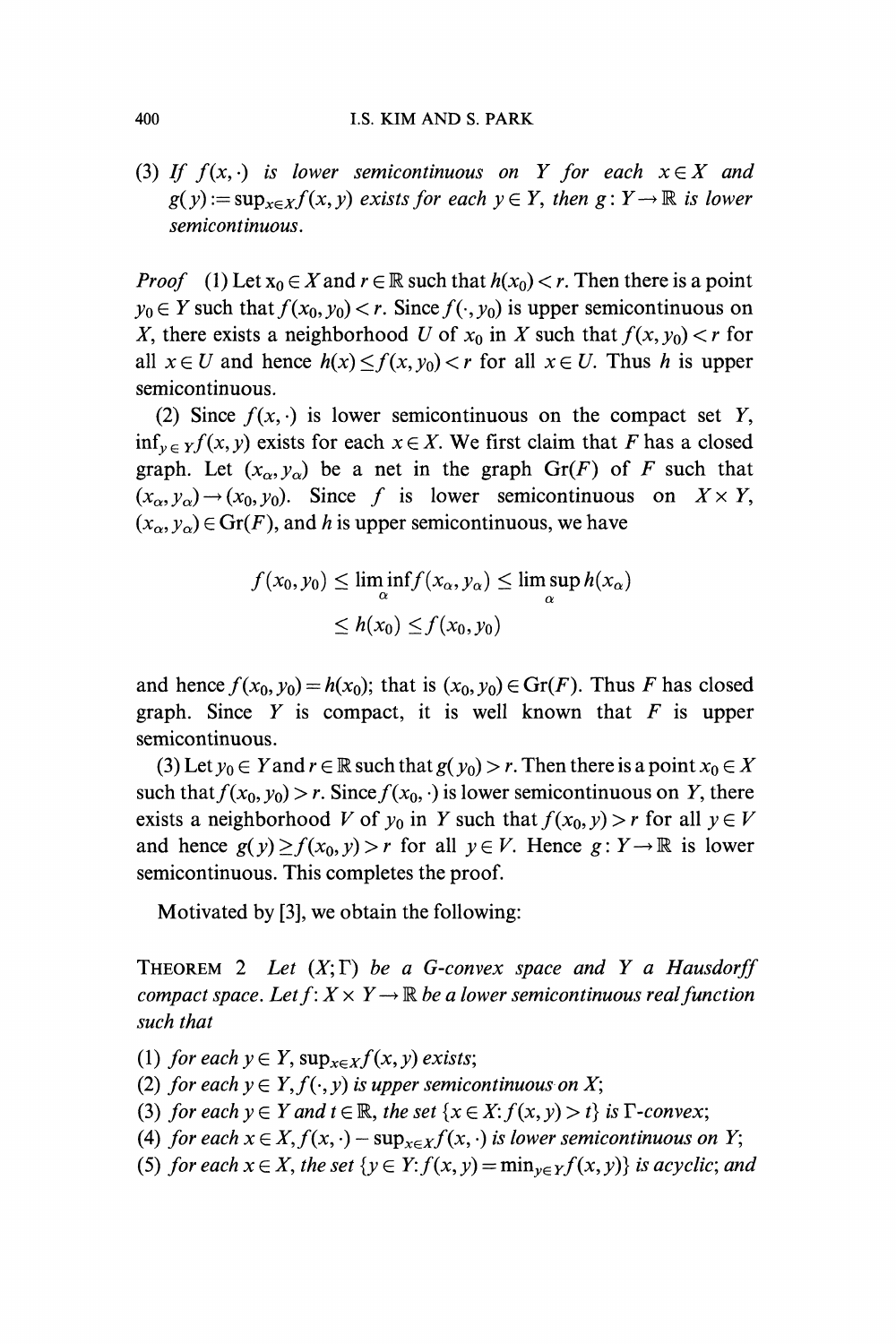(6) for each sequence  $\{x_k\}_{k\in\mathbb{N}}$  in X, there exist a subsequence  $\{x_{k_n}\}_{n\in\mathbb{N}}$ of  $\{x_k\}_{k\in\mathbb{N}}$  and a point  $\bar{x}\in X$  such that

$$
f(\bar{x}, y) \ge \limsup_{n \to \infty} f(x_{k_n}, y) \quad \text{for all } y \in Y.
$$

Then f has a saddle point  $(x_0, y_0) \in X \times Y$ ; that is,

$$
\max_{x \in X} f(x, y_0) = f(x_0, y_0) = \min_{y \in Y} f(x_0, y).
$$

*Proof* I. Define a multimap  $A: X \rightarrow Y$  by

$$
Ax := \{ y \in Y : f(x, y) = \min_{y \in Y} f(x, y) \}.
$$

Since  $Y$  is compact,  $A$  is upper semicontinuous by (2) and Lemma, and A has closed acyclic values by (5).

Define a function  $g: Y \to \mathbb{R}$  by

$$
g(y) := \sup_{x \in X} f(x, y).
$$

Then g is lower semicontinuous by (1) and Lemma because  $f(x, \cdot)$  is lower semicontinuous on Y for each  $x \in X$ .

For any  $k \in \mathbb{N}$ , let a multimap  $B_k: Y \rightarrow Y$  be defined by

$$
B_k y := \{x \in X : f(x, y) > g(y) - 1/k\}.
$$

Then  $B_k$  has  $\Gamma$ -convex values by (3) and open fibers since  $f(x, \cdot) - g(\cdot)$  is lower semicontinuous by (4). By Theorem 1, there exist points  $x_k \in X$  and  $y_k \in Y$  such that  $y_k \in Ax_k$  and  $x_k \in B_k y_k$ . Hence we have

$$
f(x_k, y) \ge f(x_k, y_k) > g(y_k) - 1/k
$$
 for all  $k \in \mathbb{N}$  and all  $y \in Y$ .

II. By (6), there exist a subsequence  ${x_{k_n}}_{n \in \mathbb{N}}$  of  ${x_k}_{k \in \mathbb{N}}$  and a point  $x_0 \in X$  such that

$$
f(x_0, y) \ge \limsup_{n \to \infty} f(x_{k_n}, y) \quad \text{for all } y \in Y.
$$

Since Y is compact there are a subnet  $\{y_\alpha\}$  of  $\{y_{k_n}\}_{n\in\mathbb{N}}$  and a point  $y_0 \in Y$ such that  $y_{\alpha} \rightarrow y_0$ . Since  $\min_{y \in Y} f(x_0, y) = f(x_0, \bar{y})$  for some  $\bar{y} \in Y$  and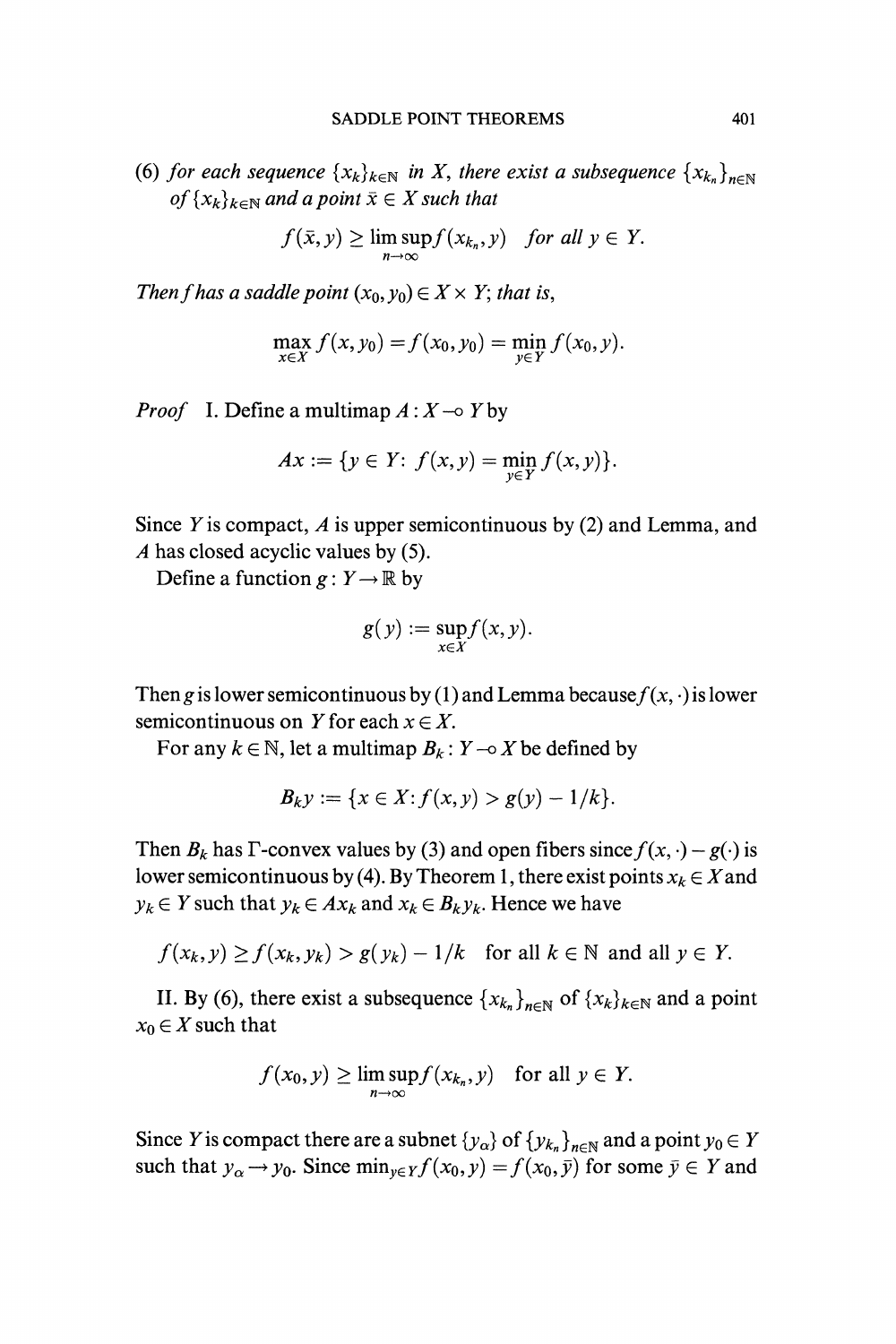$f(x_{\alpha}, \bar{y}) > g(y_{\alpha}) - 1/\alpha$  for all  $\alpha$ , and g is lower semicontinuous, it follows that

$$
f(x_0, y_0)
$$
  
\n
$$
\geq \min_{y \in Y} f(x_0, y) = f(x_0, \bar{y}) \geq \limsup_{n \to \infty} f(x_{k_n}, \bar{y}) \geq \limsup_{\alpha} f(x_{\alpha}, \bar{y})
$$
  
\n
$$
\geq \liminf_{\alpha} (g(y_{\alpha}) - 1/\alpha) \geq g(y_0) \geq f(x_0, y_0)
$$

and hence  $f(x_0, y_0) = \min_{y \in Y} f(x_0, y) = g(y_0) = \sup_{x \in X} f(x, y_0)$ . This completes the proof.

The following saddle point theoremis a generalization of[3, Theorem 3] to G-convex spaces.

THEOREM 3 Let  $(X; \Gamma)$  be a G-convex space and Y a Hausdorff compact connected space. Let  $f: X \times Y \to \mathbb{R}$  be a lower semicontinuous real function and  $\min_{y \in Y} \sup_{x \in X} f(x, y) < +\infty$  such that

- (1) for each  $y \in Y, f(\cdot, y)$  is upper semicontinuous on X;
- (2) for each  $y \in Y$  and  $t \in \mathbb{R}$ , the set  $\{x \in X: f(x, y) > t\}$  is  $\Gamma$ -convex;
- (3) for each  $x \in X$ , the set  $\{y \in Y: f(x, y) = min_{y \in Y} f(x, y)\}$  is acyclic; and
- (4)  $\{f(x, \cdot): x \in X\}$  is equicontinuous and closed in  $C(Y)$ , where  $C(Y)$  is the Banach space of all continuous real functions defined on Y equipped with the supremum norm.

Then f has a saddle point  $(x_0, y_0)$  in  $X \times Y$ .

*Proof* I. Since  $\{f(x, \cdot): x \in X\}$  is equicontinuous, Y is compact and connected, and  $\min_{y \in Y} \sup_{x \in X} f(x, y) < +\infty$ , it follows that f is bounded from above (see the proofof[3, Theorem 3]); that is, there is a real number  $M$  such that

 $f(x, y) \leq M$  for all  $(x, y) \in X \times Y$ .

II. Define a multimap  $A: X \rightarrow Y$  by

$$
Ax := \{ y \in Y : f(x, y) = \min_{y \in Y} f(x, y) \}.
$$

Then A is upper semicontinuous by  $(1)$  and Lemma, and A has closed acyclic values by (3). A function  $g: Y \rightarrow \mathbb{R}$  defined by

$$
g(y) := \sup_{x \in X} f(x, y)
$$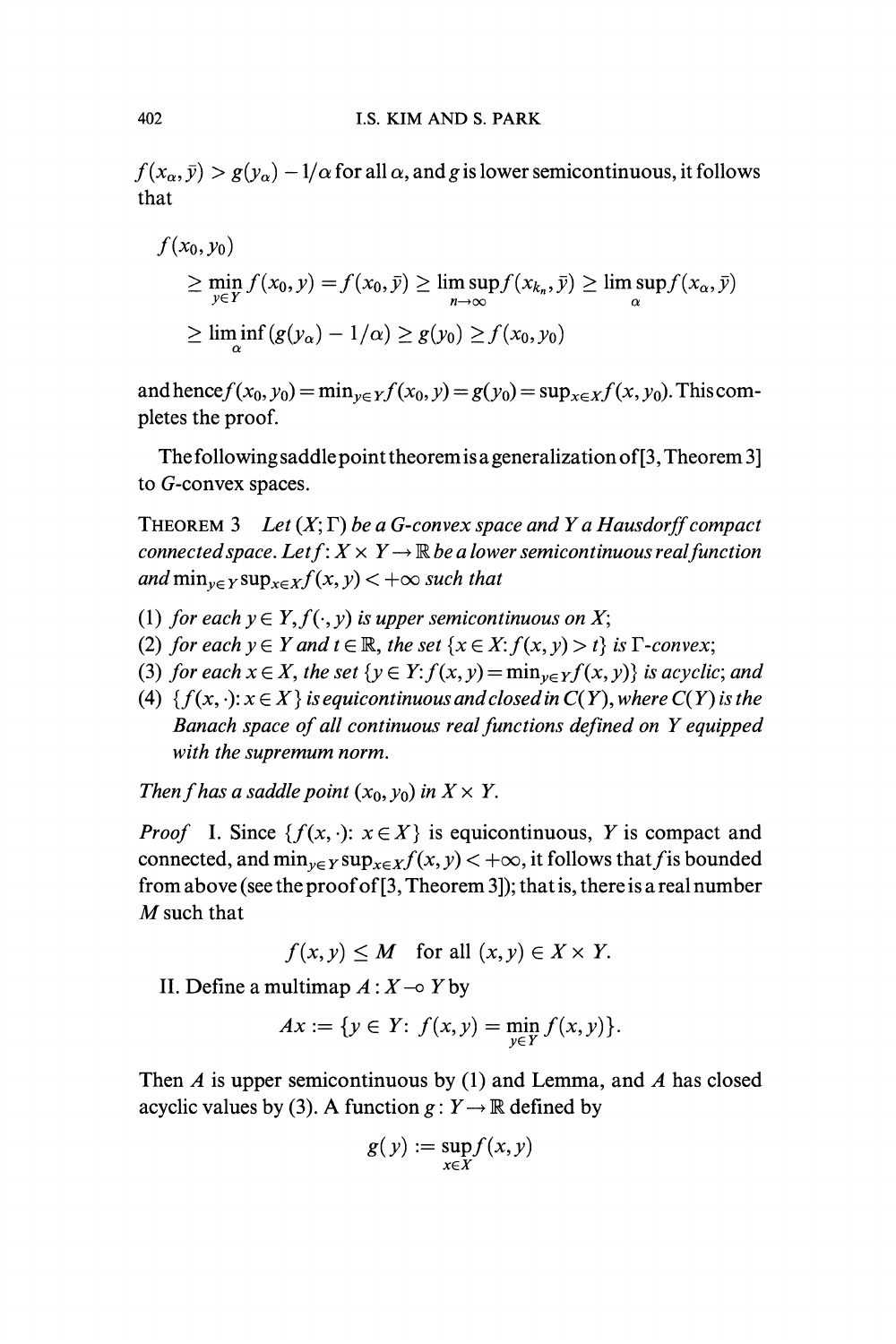is continuous by the equicontinuity of  $\{f(x, \cdot): x \in X\}$ . For any  $k \in \mathbb{N}$ , let a multimap  $B_k: Y \rightarrow Y$  be defined by

$$
B_k y := \{ x \in X : f(x, y) > g(y) - 1/k \}.
$$

Then  $B_k$  has  $\Gamma$ -convex values by (2) and open fibers since  $f(x, \cdot) - g(\cdot)$  is continuous. By Theorem 1, there exist points  $x_k \in X$  and  $y_k \in Y$  such that  $y_k \in Ax_k$  and  $x_k \in B_ky_k$ . Hence we have

$$
M \ge f(x_k, y) \ge f(x_k, y_k) > g(y_k) - 1/k \quad \text{for all } k \in \mathbb{N} \text{ and all } y \in Y.
$$

Since g is continuous on the compact set Y,  $\{g(y_k)-1/k: k \in \mathbb{N}\}\$ is bounded (from below). Therefore,  $\{f(x_k, \cdot): k \in \mathbb{N}\}\)$  is bounded in  $C(Y)$ .

III. Since  $\{f(x_k, \cdot) : k \in \mathbb{N}\}\$ is equicontinuous and bounded in  $C(Y)$ , by the Arzelà-Ascoli Theorem,  $\{f(x_k, \cdot): k \in \mathbb{N}\}\)$  is relatively compact in  $C(Y)$ . We may suppose that  $\{f(x_k, \cdot)\}_{k \in \mathbb{N}}$  converges uniformly to  $f(x_0, \cdot)$ for some  $x_0 \in X$  and  $\{y_k\}_{k \in \mathbb{N}}$  converges to a point  $y_0 \in Y$ (because  $\{f(x, \cdot):$  $x \in X$  is closed in  $C(Y)$  and Y is compact).

Since  $\min_{y \in Y} f(x_0, y) = f(x_0, \bar{y})$  for some  $\bar{y} \in Y$  and the inequality  $f(x_k, \bar{y}) > g(y_k) - 1/k$  for all  $k \in \mathbb{N}$ , it follows that

$$
f(x_0, y_0) \ge \min_{y \in Y} f(x_0, y) = f(x_0, \bar{y}) = \lim_{k \to \infty} f(x_k, \bar{y})
$$
  
 
$$
\ge \lim_{k \to \infty} (g(y_k) - 1/k) = g(y_0) \ge f(x_0, y_0).
$$

Therefore,  $(x_0, y_0)$  is a saddle point of f. This completes the proof.

COROLLARY Let  $X$  be a convex space and  $Y$  a Hausdorff compact connected space. Let  $f: X \times Y \to \mathbb{R}$  be a continuous real function which is quasiconcave in itsfirst variable and quasiconvex in its second variable and satisfies  $\min_{y \in Y} \sup_{x \in X} f(x, y) < +\infty$ . Let the family  $\{f(x, \cdot): x \in X\}$  be equicontinuous and closed in  $C(Y)$ . Then f has a saddle point in  $X \times Y$ .

Note that Theorem 3 generalizes the result [3, Theorem 3] for convex sets in topological vector spaces in several points ofview. Here, convexity of the involved sets can be replaced by F-convexity or acyclicity, and continuity of the involved functions by upper semicontinuity in some variable or lower semicontinuity. Moreover, Corollary is a special case of Theorem 3 for convex spaces due to Lassonde.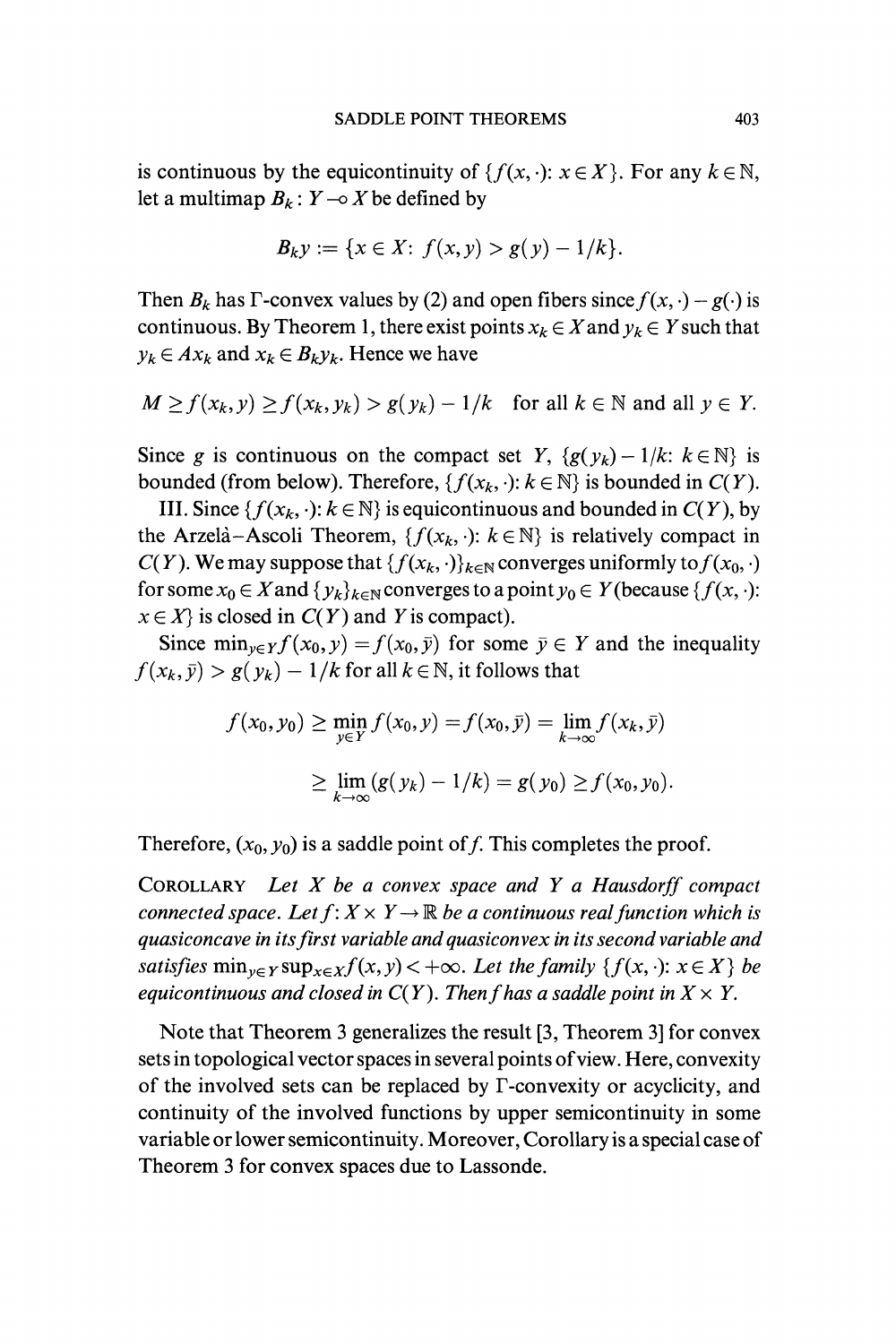If condition (4) of Theorem 3 is replaced by

(4') { $f(x, \cdot): x \in X$ }  $\subset C(Y)$  is sequentially compact,

then Theorem 3 can be deduced from Theorem 2.

THEOREM 4 theorem Under the hypotheses of Theorem 2, we have the minimax

$$
\min_{y \in Y} \sup_{x \in X} f(x, y) = \sup_{x \in X} \min_{y \in Y} f(x, y).
$$

*Proof* Theorem 2 implies that there exists a point  $(x_0, y_0) \in X \times Y$  such that

$$
\sup_{x \in X} f(x, y_0) = f(x_0, y_0) = \min_{y \in Y} f(x_0, y).
$$

As in the proof of Theorem 2,  $\sup_{x \in X} f(x, \cdot)$  is lower semicontinuous on the compact set Y and  $\min_{y \in Y} f(\cdot, y)$  is upper semicontinuous on X, and hence we conclude that

 $\min_{y \in Y} \sup_{x \in X} f(x, y) \leq \sup_{x \in X} f(x, y_0) = \min_{y \in Y} f(x_0, y) \leq \sup_{x \in X} \min_{y \in Y} f(x, y).$ 

The inequality  $\min_{y \in Y} \sup_{x \in X} f(x, y) \ge \sup_{x \in X} \min_{y \in Y} f(x, y)$  is obvious. This completes the proof.

We have seen that the minimax theorem can be deduced from the saddle point theorem. For minimax theorems on convex sets in topological vector spaces, see [2, Theorem 4].

## Acknowledgments

This work is supported in part by KOSEF-981-0102-013-2.

### **References**

- [1] F.E. Browder, The fixed point theory of multi-valued mappings in topological vector spaces, Math. Ann. 177 (1968), 283-301.
- [2] C.-W. Ha, Minimax and fixed point theorems, *Math. Ann.* **248** (1980),  $73-77$ .
- [3] H. Komiya, Coincidence theorem and saddle point theorem, Proc. Amer. Math. Soc. 96 (1986), 599-602.
- [4] J. von Neumann, Zur Theorie der Gesellschaftsspiele, Math. Ann. 100 (1928), 295-302.